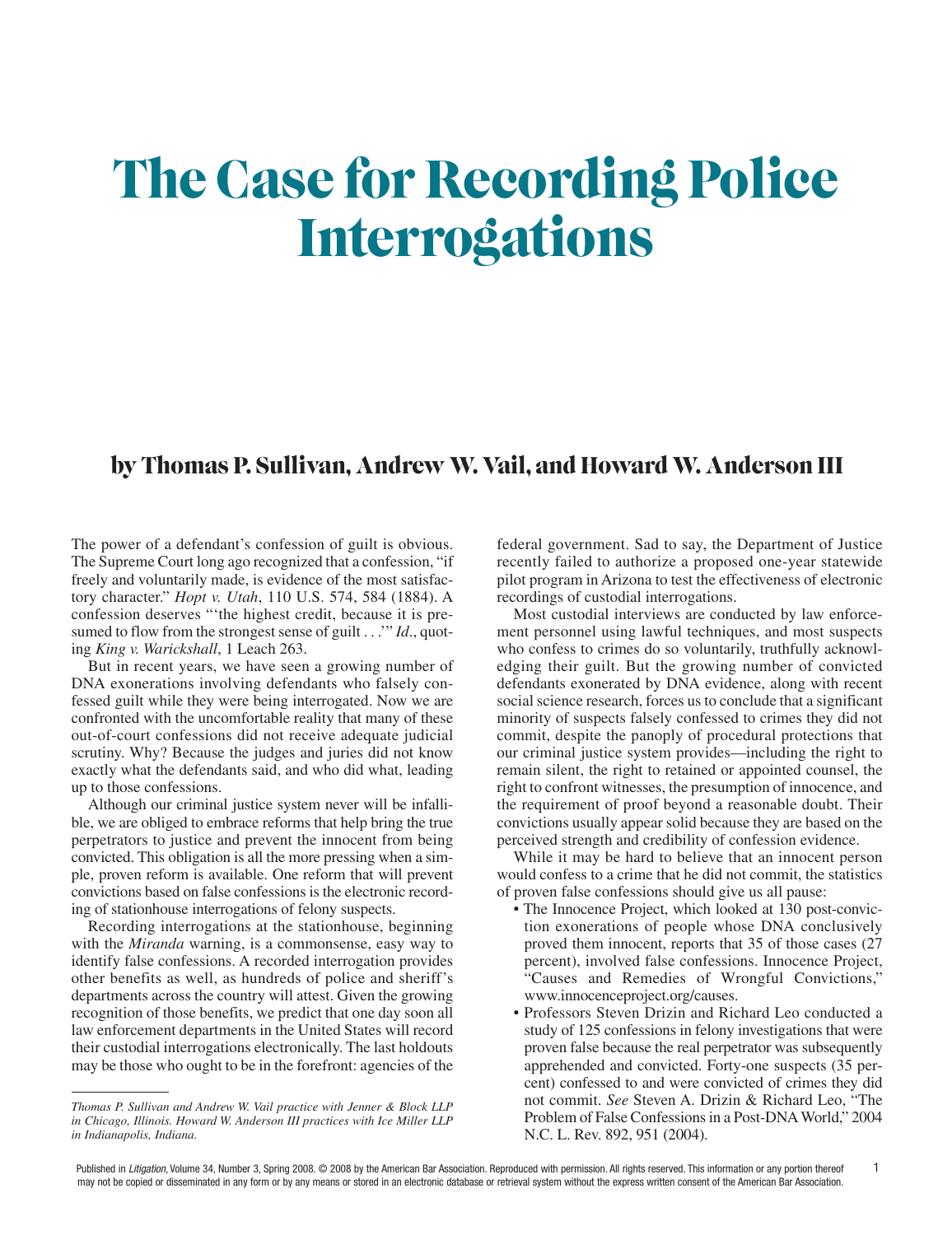A well-known example of multiple false confessions in the same case arose out of a police investigation following the discovery of a young female jogger who had been raped and left for dead in New York City's Central Park in 1989. The police quickly turned their suspicion on five teenagers who already were in custody in connection with other assaults in Central Park that same night. After being subjected to extensive unrecorded questioning sessions, and after being kept awake for up to two days, all five suspects gave statements to the police, all but one on videotape and all but one with an adult present. The confessions were full of inconsistencies as to the specifics of the crime. For example, they did not agree on who instigated the attack, who caused the most injuries, who had intercourse with the victim, and what weapons were used. At trial, the defendants unsuccessfully claimed that their statements were coerced during the pre-recorded portion of their interrogation, and they denied making several inflammatory off-camera statements attributed to them by the police. The jury was not swayed, and the young men were convicted, notwithstanding the lack of physical evidence or an eyewitness identification. *See* Susan Saulny, "Why Confess to What You Didn't Do?," *N.Y. Times*, Sec. 4, at 5 (Dec. 8, 2002).

Years later, in 2002, after new evidence was uncovered, the Manhattan district attorney recommended that the convictions be vacated. DNA testing implicated a man who had used the same modus operandi to rape another woman in Central Park a few days earlier in 1989. He subsequently confessed to the crime. The five young men were released from custody after serving years in jail.

Psychologists who study cases like this have found that several different reasons lead innocent people to confess to crimes they did not commit. One useful and often-cited scientific study authored by Saul M. Kassin and Gisli H. Gudjonsson, "The Psychology of Confessions: A Review of the Literature & Issues," 5 *Psych. Science in the Pub. Interest* 33, 49-50 (Nov. 2004), offers the following classification of false confessions:

**Compliant false confessions.** People will confess to a crime that they did not commit because they believe that the short-term gains of a confession will outweigh the long-term costs. In the Central Park jogger case, for example, the five youths said they confessed because each believed he could go home afterward. When denials of guilt did not stop the interrogation, they instead offered admissions of guilt. Other suspects may confess because they are hungry and want to eat or are frightened and want to speak with their families. Still others may confess out of an expectation of leniency that will accompany a confession. Those who most typically fall into this category—the young, the socially dependent, the mentally handicapped, and the desperate—often have a desire to please authority figures like police officers and prosecutors.

**Voluntary false confessions.** Some people will confess to a crime they did not commit with very little police prompting. They may be unable to distinguish fantasy from fact. In some instances, they may desire to protect the real criminal. Others may have an irrational desire for publicity. For example, more than 200 people came forward to confess to having kidnapped Charles Lindbergh's baby in 1932. In 2006, John Mark Karr confessed to being involved in the rape and murder of JonBenet Ramsey, a young girl whose unsolved 1996

murder has been widely publicized. After he was arrested overseas and brought back to the United States, local prosecutors asked the court to drop the arrest warrant against him despite his "own repeated admissions" because DNA tests failed to link him to the crime. *See* Julie Bosman, "Reflection and Red Faces after the Ramsey Storm," *N.Y. Times*, Sec. E, at 2 (Aug. 30, 2006).

**Internalized false confessions.** Other people may, in the course of an interrogation, come to believe that they did what the police claim they did. In the interrogation room, isolated from external reality cues and under enormous stress, exhausted and disoriented suspects are especially vulnerable when the police—as they are allowed to do in most jurisdictions—confront them with false evidence, which may include statements like: "We found your DNA under the victim's fingernails," "a witness places you at the scene," "your friend in the next room says you were the shooter," "your fingerprints are on the gun," or "you failed the lie detector test."

### **False confessions typically result from a combination of subtle factors.**

The suspect begins with denials ("I didn't do it"), then engages in self-doubt ("I don't think I did it"), then converts ("I must have done it"), and eventually completely internalizes the claim ("I did it").

A classic example of the internalized false confession comes from Escondido, California, where the police told a 14-year-old boy named Michael Crowe that his hair was found in his murdered sister Stephanie's hands, that he had failed a lie detector test, that the house where the murder occurred had been locked at the time (thus excluding an intruder), and that Stephanie's blood was found in his bedroom. None of these statements was true. The police convinced Michael that he had a split personality: while "good Michael" could not remember the crime, "bad Michael" had killed his sister. Eventually, he confessed: "I'm not sure how I did it. All I know is I did it." Despite his confession, the charges were dropped. *See, e.g.*, Sharon Begley, "Criminal Injustice," *Wall Street Journal* (Oct. 2005), at http:// wsjclassroom.com/archive/05oct/poli\_confession.htm. The police later located a mentally ill transient in the area named Richard Tuite, who had Stephanie's blood on his clothing. Eventually, he was convicted of the crime. *See* Greg Moran, "Tuite Enters Guilty Plea on Escape Charge," *San Diego Union-Tribune*, Sec. B, at 1 (Sept. 9, 2004).

Recording custodial interviews, from start to finish, will not guarantee that innocent suspects who make false confessions will not be prosecuted or convicted. These confessions typically result from a combination of many subtle factors. But a complete electronic record of interrogations, along with the help of psychologists and psychiatrists, will make it easier for investigators and prosecutors to determine which confessions are truthful and which are not.

In *Miranda v. Arizona*, the Supreme Court held that the government may not use any statements made during a "cus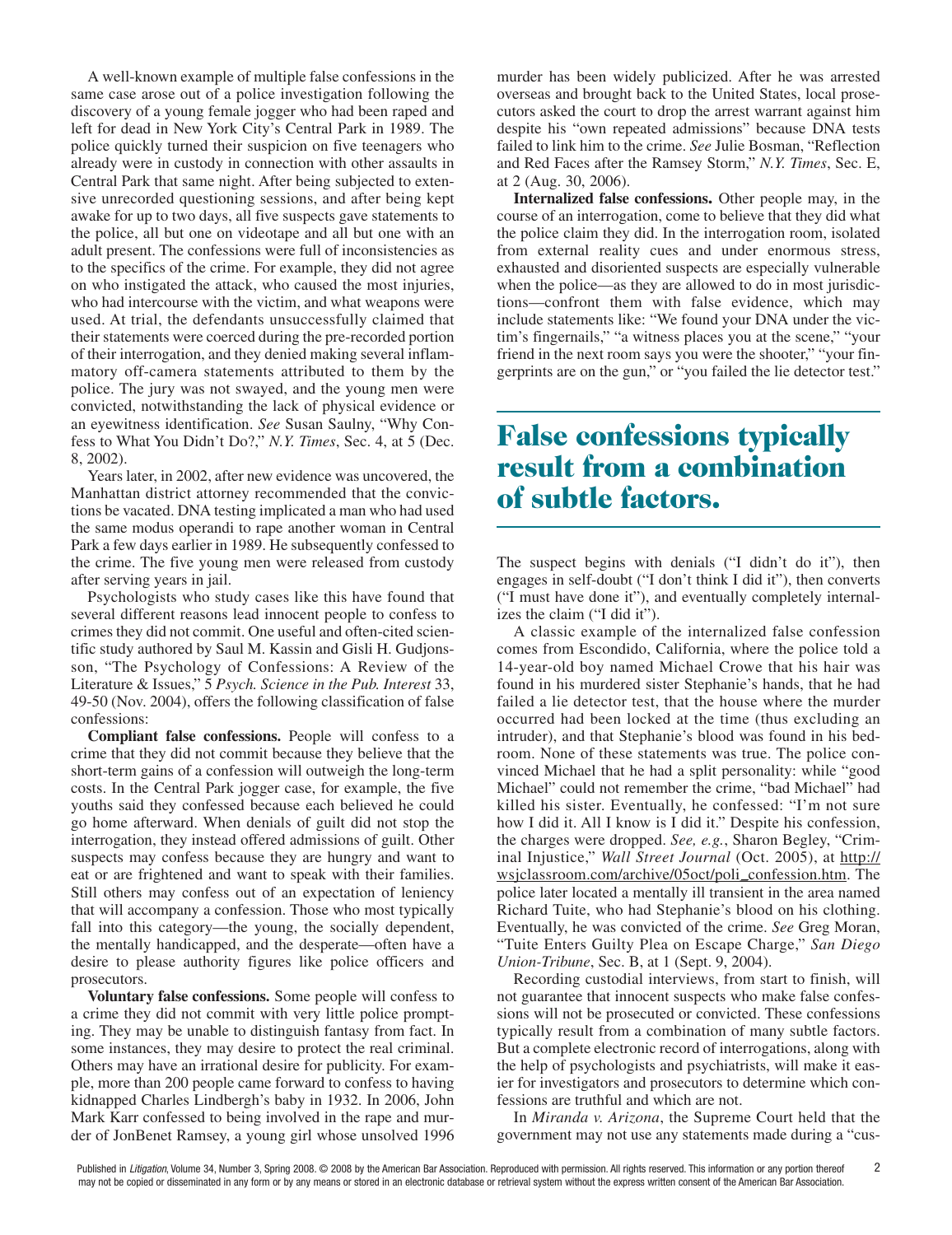todial interrogation" against a felony suspect without proof that the police told the suspect about certain constitutional rights: that the suspect has the right to remain silent, that any statements made may be used against him, that he has the right to a lawyer during any part of the interrogation, and that a lawyer will be appointed for him if he cannot afford to hire one. 384 U.S. 436, 444 (1966). The requirement for the *Miranda* warnings is triggered when a suspect is subjected to "questioning initiated by law enforcement officers after . . . [having] been taken into custody or otherwise deprived of his freedom of action in any significant way." A formal arrest is not required. Determining whether a suspect was in custody at the time that he was questioned requires an examination of all attendant circumstances, including consideration of "how a reasonable person in the position of the individual being questioned would gauge the breadth of his or her freedom of action." *Stansbury v. California*, 511 U.S. 318, 325 (1994). A waiver of the right against self-incrimination is valid only if it was "the product of a free and deliberate choice rather than intimidation, coercion, or deception." *Moran v. Burbine*, 475 U.S. 412, 421 (1986). For example, the police may not falsely tell the suspect that his lawyer does not want to see him. *Escobedo v. Illinois*, 378 U.S. 478, 491 (1964).

Arrested suspects, especially indigents, waive their *Miranda* rights with great frequency and agree to answer custodial questions without a lawyer. According to one study, more than 83 percent of observed suspects agreed to be questioned by police without a lawyer. Paul G. Cassell & Bret S. Hayman, "Police Interrogation in the 1990s: An Empirical Study of the Effects of Miranda," 43 *UCLA L. Rev*. 839, 860 (1996).

After the police obtain a valid waiver of *Miranda* rights, any statements made by the suspect as the result of the interrogation may be used against him in a criminal prosecution. This is true unless and until the suspect invokes his right to remain silent or requests a lawyer, and so long as the police do not use unlawful tactics during the interview. Statements have been rendered involuntary by proof of actual or threatened violence, or by deprivation of food, water, or sleep for extended periods of time. Psychological coercion, which implicates factors like the length of the interrogation and the age, intelligence, and psychological makeup of the suspect, can render a statement involuntary, as can promises of leniency, warnings of especially harsh legal treatment, and threats to tell the prosecutor that the suspect refused to cooperate.

While physical and psychological coercion are not permitted in the interrogation room, federal law and the law in most states permit the police to use certain "sophisticated" interrogation techniques to obtain confessions. Chief among these, as noted above, is deception or trickery, often in the form of lies about evidence indicating the suspects' guilt. For example, courts have generally refused to suppress confessions obtained after the police falsely stated that the suspects' fingerprints were found at the scene, or that witnesses had identified the suspect. *Lucero v. Kerby*, 133 F.3d 1299, 1311 (10th Cir. 1998). Courts also have permitted the police to display false sympathy for the suspect and to minimize the moral significance of the crime. *United States v. Montanez*, 186 F. Supp. 2d 971, 979 (E.D. Wis. 2002). But deception, when taken to the extreme, may render a statement involuntary. In *Leyra v. Denno*, 347 U.S. 556, 559-61 (1954), for example, an undercover police psychiatrist treating the suspect's painful

sinus infection while questioning him about the crime rendered the statement involuntary. In *Lynumn v. Illinois*, 372 U.S. 528, 534 (1963), false statements to a mother that her ability to retain custody of her children and her state financial aid depended on her cooperation with the police made her confession involuntary.

Because so much of the law governing the admissibility of a suspect's statement at trial depends on the detailed facts and circumstances under which the statement was made, it is imperative that both trial and reviewing courts be able to reconstruct accurately what occurred behind the closed doors of the interrogation room. In almost every instance of custodial questioning, law enforcement officers can accurately record what was said and what happened with electronic audio or video equipment that preserves everything from the *Miranda* warnings to the conclusion of the interviews. Electronic recordings significantly increase the chance of discovering false confessions before innocent persons are charged, tried, and perhaps convicted. They can also prove the opposite—that the required warnings were given to the suspects, who then confessed voluntarily, openly, and apparently truthfully.

Without complete electronically recorded interrogations, expensive and time-consuming disputes often arise over what occurred in police interrogation rooms. In the face of their incriminating statements, defendants frequently contend that detectives failed to give them the required *Miranda* warnings; that the police continued questioning them after they invoked the right to counsel; that officers used improper physical or psychological tactics to elicit incriminating statements; that the officers made impermissible threats or promises; and that they misstated or exaggerated what was said or done.

When a motion to suppress the defendant's statement is made, a pretrial hearing typically is held in which participants give testimonial versions of what occurred. If after hearing conflicting testimony, the trial judge rules that an unrecorded statement is admissible, the defendant is permitted to present the same issue to the jury at trial—so the same ground is plowed again. If a guilty verdict is returned, the issue often becomes a basis for appeal, and the reviewing court is confronted with transcripts containing opposing versions of the closed-door interrogation session. If the trial or appellate court credits the defense version, a suit for civil damages may result, in which case the contradictory evidence as to what occurred during the custodial interrogation will be heard once more.

A high-profile case in Chicago, in which four young black men were wrongfully convicted, illustrates the waste of resources that failing to record interrogations can cause. A young medical student, Lori Roscetti, was found murdered on railroad tracks on Chicago's South Side in 1986. The "Roscetti Four" were arrested. Two of them made confessions that implicated all four. They claimed in pretrial motions to suppress that Chicago police detectives physically abused them during their interrogations. After a hearing, the motions were denied. They presented their torture claims the same ones that the judge had considered—to the criminal trial jury, but they were convicted based largely on the confessions. They brought several post-conviction challenges to their convictions, including attacks on the confessions; all were denied. The four convicted defendants spent nearly 15 years in jail, until DNA exonerated them in 2001. The Illinois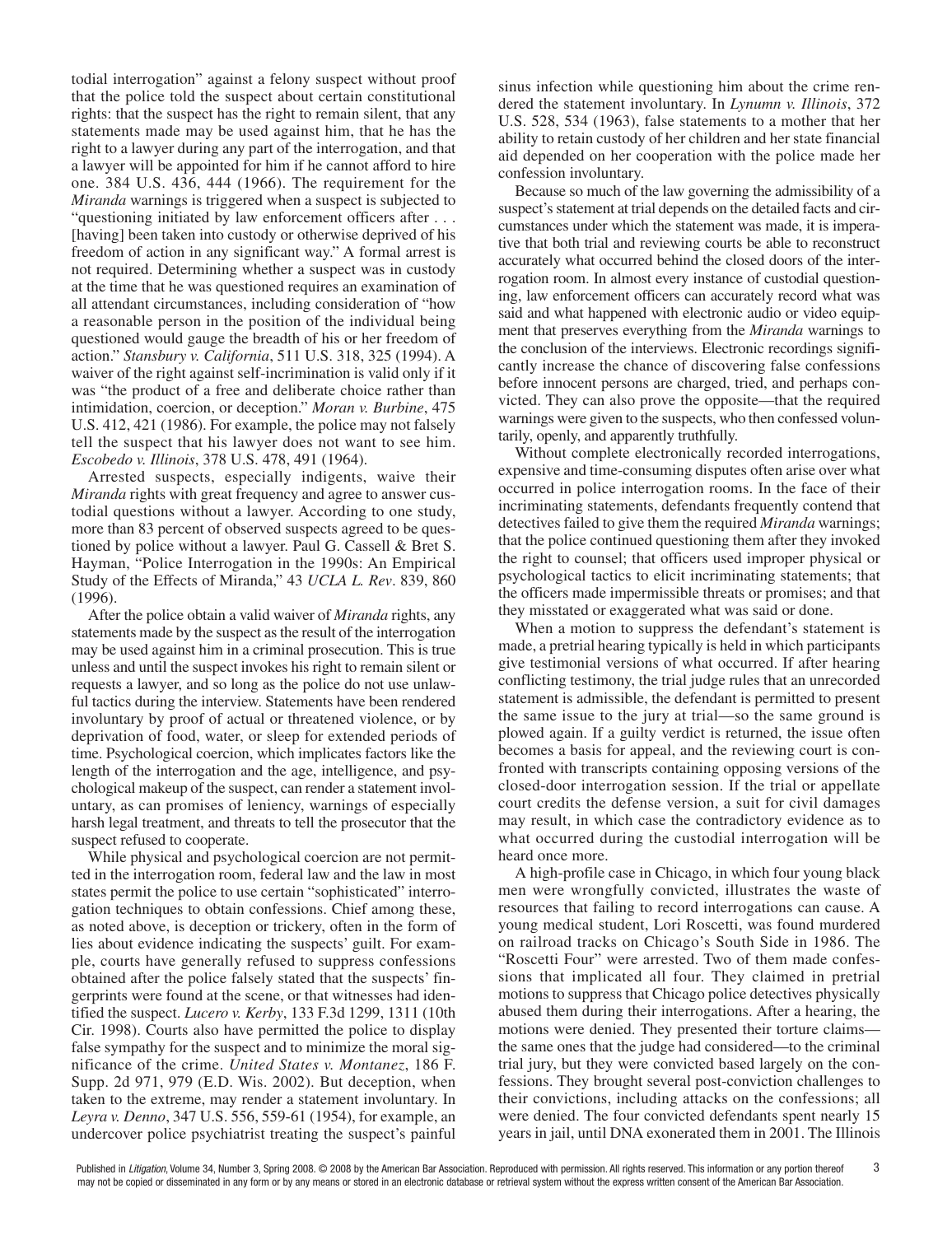governor pardoned them in 2002. The actual perpetrators were located, arrested, convicted, and sent to prison, where they should have been from the outset. The Roscetti Four filed civil suits against the detectives, the prosecutors, and the city. After extensive factual and expert discovery, primarily focused on what occurred during the unrecorded interviews, the city settled the claims for over \$10 million.

Several years ago, we became interested in ways to reduce the incidence of false confessions that lead to wrongful convictions and continued freedom for the perpetrators. In reviewing articles recommending that custodial interviews of felony suspects be electronically recorded, we noted that virtually all the authors argued that recordings were necessary in order to prevent police from abusing prisoners or falsely reporting and testifying about what suspects said. These assertions were contrary to our views; we believed (and still believe) that the vast majority of law enforcement officers conduct themselves in accordance with the law, report accurately, and testify truthfully about what they recall. We decided to speak directly with officers who electronically record complete custodial interrogations, usually detectives, and learn what they had to say.

We started our investigation knowing that some years back the Supreme Courts of Alaska and Minnesota had mandated statewide electronic recordings, from *Miranda* warnings to the end of the interviews. We also telephoned ten departments in other states that recorded complete interviews. We did not conduct a survey; rather, as we made our phone calls to these police and sheriff departments, we asked for leads to other departments that recorded complete custodial interviews.

Our calls over the past five years to hundreds of state and local law enforcement agencies, in every state, have yielded impressive results. We have spoken to officers from more than 600 police and sheriff departments that electronically record—by audio, video, or both—the entirety of most of their stationhouse interviews in serious felony investigations, starting with the *Miranda* warnings. The means of recording vary from inexpensive tape recorders to sophisticated computer systems that allow for video access and digital storage. We also spoke to departments that do not record. From the hundreds that do record—many for over a decade—we heard with amazing consistency about the multiple benefits these recordings provide to law enforcement officers, prosecutors, courts, and in many instances to the suspects. What we heard rebuts the hypothetical objections raised by non-recording departments. None of the officers who had experience with electronic recordings would voluntarily return to reliance on handwritten notes (often inaccurate and incomplete), and efforts at reconstructing through later testimony what occurred during the interviews. Many expressed surprise that there are departments not making use of modern recording technology.

Here is a summary of the benefits provided by recording complete custodial interviews:

• Recordings protect against baseless charges of improper police conduct. Complete electronic recordings of everything that transpired in the interrogation room, from the initial *Miranda* warnings to the end, preclude unfounded claims that the officers failed to give the warnings, refused requests for lawyers, engaged in physical or psychological abuse, or used other unlawful tactics to extract a confession. As an officer from the El Dorado, California, county

sheriff's office said, "A motion to suppress is a swearing match between the suspect's word and the officer's word. Now we play the tape and the judge says, 'It's right there! Motion denied.'"Another officer, from the Collier County, Florida, sheriff's office, reported that with the help of a videotape of an interrogation he was able to refute allegations that he used a rubber hose on the defendant—allegations that, if a judge had believed them, would have resulted in the suppression of the confession and subjected the officer and his employer to civil liability and subjected the officer to removal from the force. It is not surprising that municipal risk pools have begun to endorse police recordings as an effective way to reduce civil damage claims and awards. *See* Gene King, "Why Michigan Police Agencies Should Embrace a Policy to Record Certain Custodial Interrogations," *Law Enforcement Action Forum News*, Vol. 13, Issue 3, at 4 (Oct. 2006).

- Recordings capture reactions and nuances that later testimony cannot possibly reproduce, such as suspects' facial expressions, indicia of evasion or remorse, or direct, honest responsiveness. A detective from the Nashville, Tennessee, metropolitan police department said that defense claims that stress or pressure caused the defendant to falsely confess evaporated when a videotape showed a calm and collected suspect throughout the questioning.
- Recordings allow officers to focus on the suspect's answers to questions rather than on notetaking. Many lawyers have learned through taking depositions in civil cases that if they try to write everything the deponent says, they are impaired in effectively processing the testimony and observing the witness's demeanor. This in turn affects the thrust, pace, force, and quality of questioning. Experienced lawyers, knowing that the testimony is being recorded by a court reporter or recording device, focus on listening and observing the witness, perhaps making a few

# **Recordings capture reactions and nuances that later testimony cannot possibly reproduce.**

notes for follow-up questions. Experienced detectives who electronically record their interviews take the same approach: they concentrate on the suspects' demeanor and responses, looking for indicia of truthfulness or evasiveness. They are better able to develop rapport with suspects by maintaining eye contact, making it more likely that they will receive responsive information. Indeed, we have been told that suspects often become nervous when detectives scribble numerous notes, which is unnecessary when a recording device is used.

- Recordings make it easier for some suspects to confess, because many of them find it easier to admit verbally to committing a crime, rather than writing out or signing a written confession.
- Recordings deter improper police conduct during custodial interviews. A detective from the Kentwood, Michigan, police department said, "I think as the investigator, it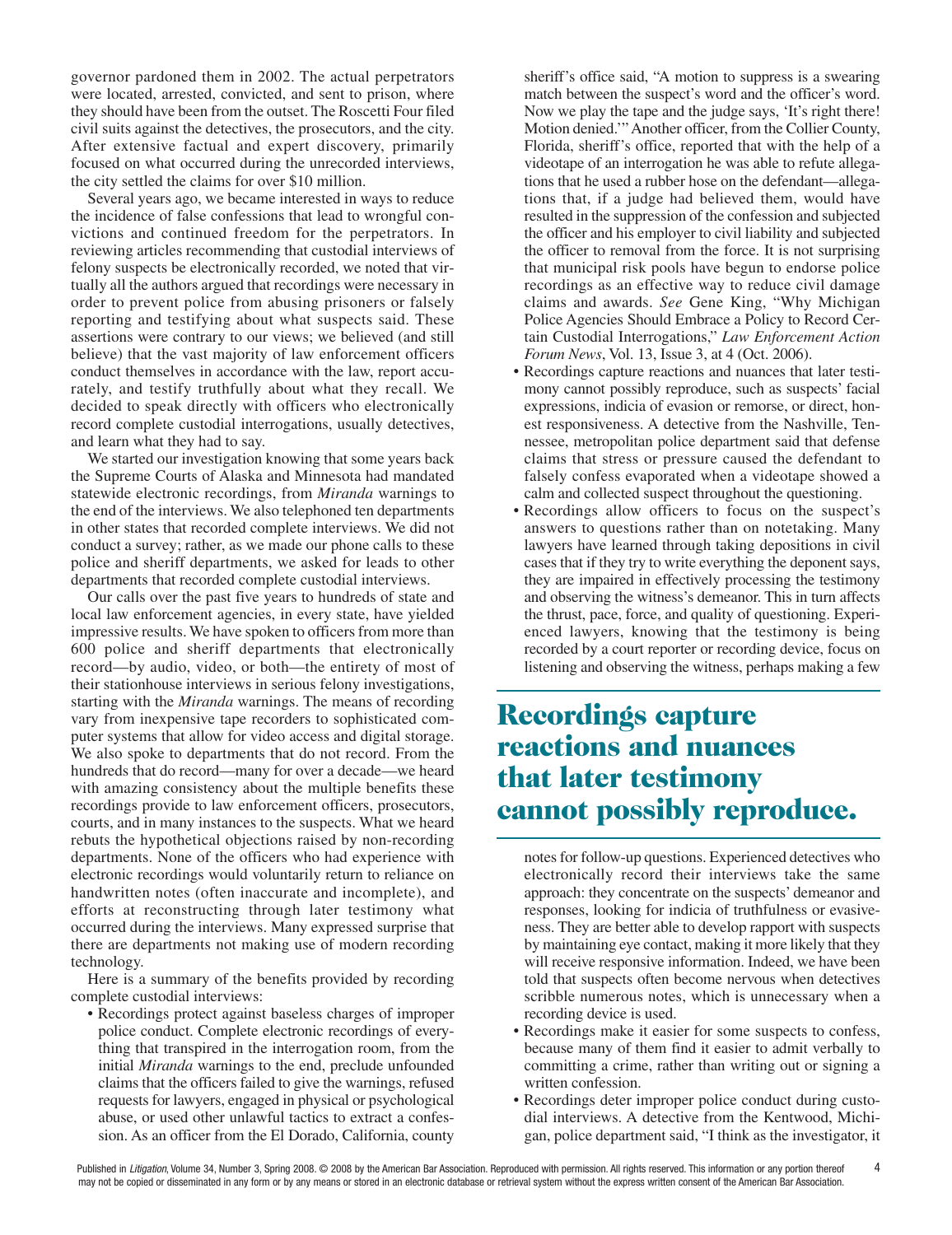keeps you in check knowing the video may be seen by a judge or jury."

- Many departments have recording equipment that permits officers outside the interrogation room to observe interviews in "real time" by remote video hookup, and to relay helpful suggestions to the questioners. One sheriff's deputy in Randall County, Texas, reported, "I often ask another officer to watch the interview to see what I am missing."
- The number of motions to suppress custodial statements has been dramatically reduced, and eliminated completely in some jurisdictions. When interviews have been recorded, defense attorneys seldom file motions to suppress statements on voluntariness or *Miranda* violation grounds—the statements and conduct of both detectives and suspects are incontestable. This relieves detectives from having to engage in courtroom swearing matches.An officer from Elizabethtown, Kentucky, observed that recordings put an end to hostile defense cross-examinations designed to disparage the officer's memory of what was said and done during custodial interviews, and precluded questions about the officer's conduct during the interrogations. In the words of another officer from the Houston, Texas, police department, officers cannot be accused of "changing what the suspect said." The resulting benefits allow police personnel to devote themselves to other cases, and save substantial amounts of prosecutorial and judicial time.
- Prosecutors and police across the country confirm a direct relationship between the recorded stationhouse interviews that contain confessions or damaging admissions and the increased numbers of guilty pleas. Here again, the expenditure of time of all concerned in contested trials is avoided.
- Another result is an increased incidence of guilty verdicts for those cases that go to trial, because the recordings eliminate entire lines of defense and afford judges and juries an opportunity to observe defendants before they have been prepared for trial. When a composed suspect is seen or heard voluntarily admitting guilt, the verdict is usually a foregone conclusion.
- On the other hand, if detectives have conducted themselves in a manner that goes outside the law, and impinge on the rights or overcome the willpower of suspects, the judge and jury will have a first-hand look, and the advantage shifts to the defense.
- Detectives with whom we have spoken often review recordings of their interrogations to look for clues they did not observe during the session, as well as for self-evaluation and training. An officer in Oak Grove, Louisiana, told us that young officers like to review tapes of more experienced officers as a way to improve their own techniques. According to a detective from Coeur d'Alene, Idaho, experienced detectives benefit from reviewing tapes of others in order to learn "new angles, themes, and techniques" for use in interrogations. Supervising officers in the Elkhart, Indiana, police department use recordings when evaluating detectives' job performances.
- Recordings improve the public perception of the police. The news media, television, and Hollywood routinely depict law enforcement officers acting outside the bounds of the law when interviewing arrested suspects. Record-

ings counter this misinformation. Many detectives who we have interviewed, particularly those in large metropolitan areas, say recordings increase public trust in police conduct because they show that the police have nothing to hide.

• The practice of recording interrogations also permits psychologists and psychiatrists, for both the prosecution and the defense, to look for indicators of truthful or false confessions. They show whether the police provided the suspect with details of the crime that only the perpetrator could know, in order to make the ultimate "confession" appear credible on its face, or conversely, whether the suspect volunteered incriminating factual details previously unknown to the police.

In sum, recording interrogations electronically is—to quote a sergeant from the Hutto, Texas, police department— "fantastic . . . law enforcement's best friend." A Santa Clara, California, assistant district attorney concluded, "This reform benefits the accused to be sure, and its benefits to law enforcement and the people cannot be overstated."

Here is an underlying irony: despite the many benefits that electronic recordings provide to law enforcement and the criminal justice system, the major opponents of requiring custodial recordings are those who would benefit most from the practice—law enforcement officers and prosecutors who have not tried recording. Although they have no experience with this superior method of capturing what occurred during custodial interviews, many expound dire predictions of serious negative consequences that they believe will inevitably result if they are required to record. We have found that the speculations of law enforcement personnel who have not given recordings a try to be as repetitious as the glowing descriptions of the benefits of recordings received from those who record on a regular basis.

To their credit, some detectives and their supervisors, who once gave affidavits and testimony in opposition to recordings because of anticipated problems, later acknowledged openly that they changed their opinions after they began recording, and confirmed the wisdom of the practice.

Strangely, federal investigative agents are among the most prolific at spinning hypothetical theories as to why recording custodial interviews will seriously undermine their efforts to enforce the law. This is difficult to understand because federal agents routinely use sophisticated recording equipment in their investigations and at trials. Judges and juries have come to expect government agents to record suspect interviews in the controlled environment of custodial facilities. As a result, as we have explained elsewhere, federal agencies are beginning to experience backlash from their stubborn adherence to the old ways. "Federal Law Enforcement Should Record Interrogations," 53 *The Federal Lawyer* 44 (2006).

As the benefits of electronically recording custodial interrogations become better known, the landscape is beginning to change; support is increasing, and opposition is decreasing. Courts and legislators are beginning to understand that they should support electronic recordings rather than stay neutral to them. As a result, more police and sheriff departments are voluntarily adopting the practice, more courts are endorsing it, and more state legislatures are enacting legislation mandating custodial recordings. We believe we are not engaging in undue optimism when we predict that the intelligent, forwardthinking heads of federal agencies will put an end to institu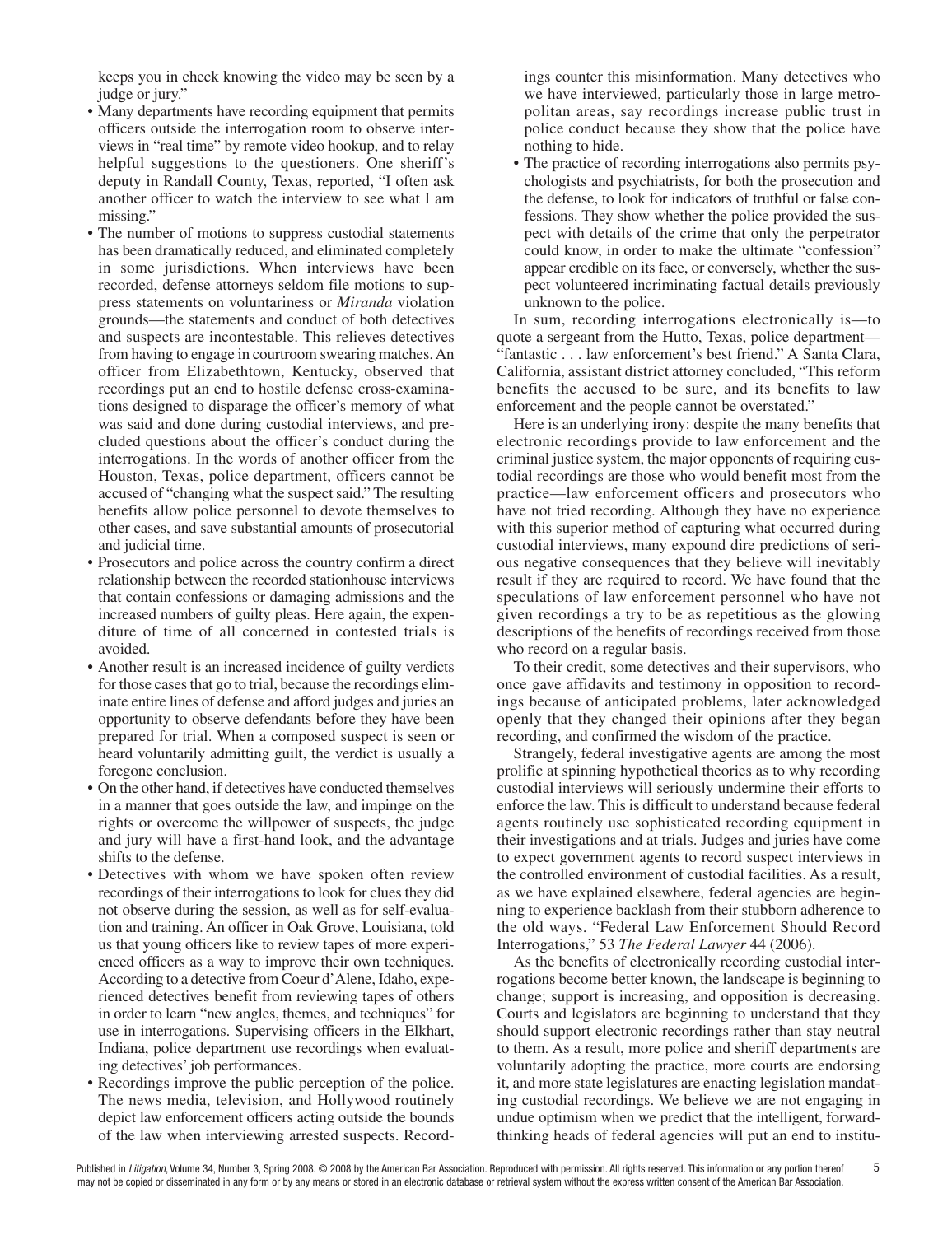tional, stubborn adherence to past practices and begin electronically recording felony suspects in custodial settings, as droves of their state and local counterparts are doing.

The routine criticisms made by non-recorders, including many of the federal agencies, are not shared by officers who actually record. One expressed concern is that recording will affect suspects' conduct by making them "clam up," refuse to cooperate, or on the flip side, "play to the camera." A related concern is that recordings will interfere with detectives' efforts to "build rapport" with suspects. These concerns have proved to be unfounded. Federal agents and most state officers may record custodial interviews without the knowledge of the suspects, as permitted by law, although some departments advise suspects that the interviews are being recorded, and even place recording equipment in plain sight. We have repeatedly been told by experienced officers—both those who advise suspects of the recordings and those who do not—that in the vast majority of cases the suspect's knowledge or suspicion of a recording makes absolutely no difference to the suspect's cooperation. They remind us that, in our electronic age, most suspects expect to be recorded, and after a few minutes the suspects pay no attention even to exposed equipment. As to suspects' outright refusals to speak if recorded, the statutes and court rulings do not require that statements be recorded if suspects refuse; rather, when suspects decline to cooperate if recorded, a record is made of their refusal, and the officers proceed with handwritten notes.

We have learned from many experienced detectives that they are able to achieve a cooperative atmosphere whether or not the suspect knows of the recording, and that a need to build rapport without recording is without substance. To the contrary, we have often been told that offering suspects the opportunity to have the interview recorded usually results in cooperation because it demonstrates that the officers want an accurate and complete record of the suspects' stories in their own words.

It is becoming increasingly dangerous to record less than the complete custodial interviews because officers are exposed to cross-examination about why, with equipment readily at hand, they did not press the button and record the entire session. If the officers had nothing to hide, why was the beginning of the session excluded from the recording, which would provide indisputable proof as to what occurred?

Another concern sometimes expressed by opponents of recording is that judges and juries may disapprove of the tactics used. This is an inappropriate objection, because its underlying but unspoken premise is that the testifying officer should be able to avoid revealing what occurred during the custodial interview, despite the obligation to report the session fully and objectively, and to testify to the whole truth. It is an embarrassment that several federal agencies recently raised this objection to recording complete custodial interviews. Putting aside the serious ethical issues, we have not heard concerns on this subject from any of the more than 600 departments that record or the many prosecutors with whom we have spoken. Trial judges can prevent inappropriate reactions by juries by instructing the jury as to the interrogation tactics that are legal and those that are not. If jurors and judges are convinced of a suspect's guilt, they do not acquit because the officers engaged in permissible techniques. On the other hand, law enforcement officers should abide by the law, and unlawful tactics ought to be exposed, along with

those who engage in them. Many departments, before undertaking recording as a policy, retain specialized trainers to explain methods officers may lawfully use, and those they may not, during recorded interviews. If recording prevents unlawful conduct, this can only benefit the system of justice.

Some opponents of recording argue that confessions may be lost if there are inadvertent problems that result in failures to record. This is another hypothetical objection, which has not been a problem for departments that have been recording for years. The statutes and decisions that require recording, as well as many departments' regulations, include provisions excusing recordings if there are inadvertent equipment failures, or if the officer mistakenly forgets to activate the equipment, or fails to operate the equipment properly.

Concerns about the cost of recording are also unfounded. Many small departments use inexpensive audio recording equipment. Many larger departments use video cameras, often concealed. Some have spent substantial sums for purchase, installation, and training. None has said the expense was unjustified or excessive. They realize there are larger savings in officers' time in preparing written reports, preparing to testify, and testifying about what happened during unrecorded interviews, as well as saving the time of prosecutors and judges. Recordings usually eliminate time-consuming motions to suppress or disputes at trial about whether *Miranda* warnings were given, improper tactics were used, or

# **Recordings increase public trust in police conduct because they show that the police have nothing to hide.**

what was said by suspects. Guilty pleas rather than costly trials often result from recorded confessions and admissions, which preclude appeals and post-conviction litigation, resulting in savings in both state and federal trial and appellate courts. Gone also is the threat of civil litigation and judgments based on allegations of coercive tactics, failure to give warnings, and false testimony as to what occurred, as well as wrongful convictions of innocent defendants.

We have heard a concern about the costs of transcripts and storage (although new technology has substantially reduced storage costs), and who should bear these costs—the police or the prosecutors? But these costs are not deemed to be a reason to stop recording because of the far greater savings that result to the public treasury, and the increased efficiency and accuracy in law enforcement.

Although some have argued that requiring officers to record is an unwarranted slap at their integrity, not a single officer in a department that records has expressed such a complaint to us. To the contrary, we have repeatedly heard the opposite: Recordings help build public confidence in law enforcement agencies by eliminating unrecorded, closeddoor stationhouse interrogations and placing all interrogations on the record, literally.

The judicial and legislative branches of several states now require recording of custodial interrogations in serious felony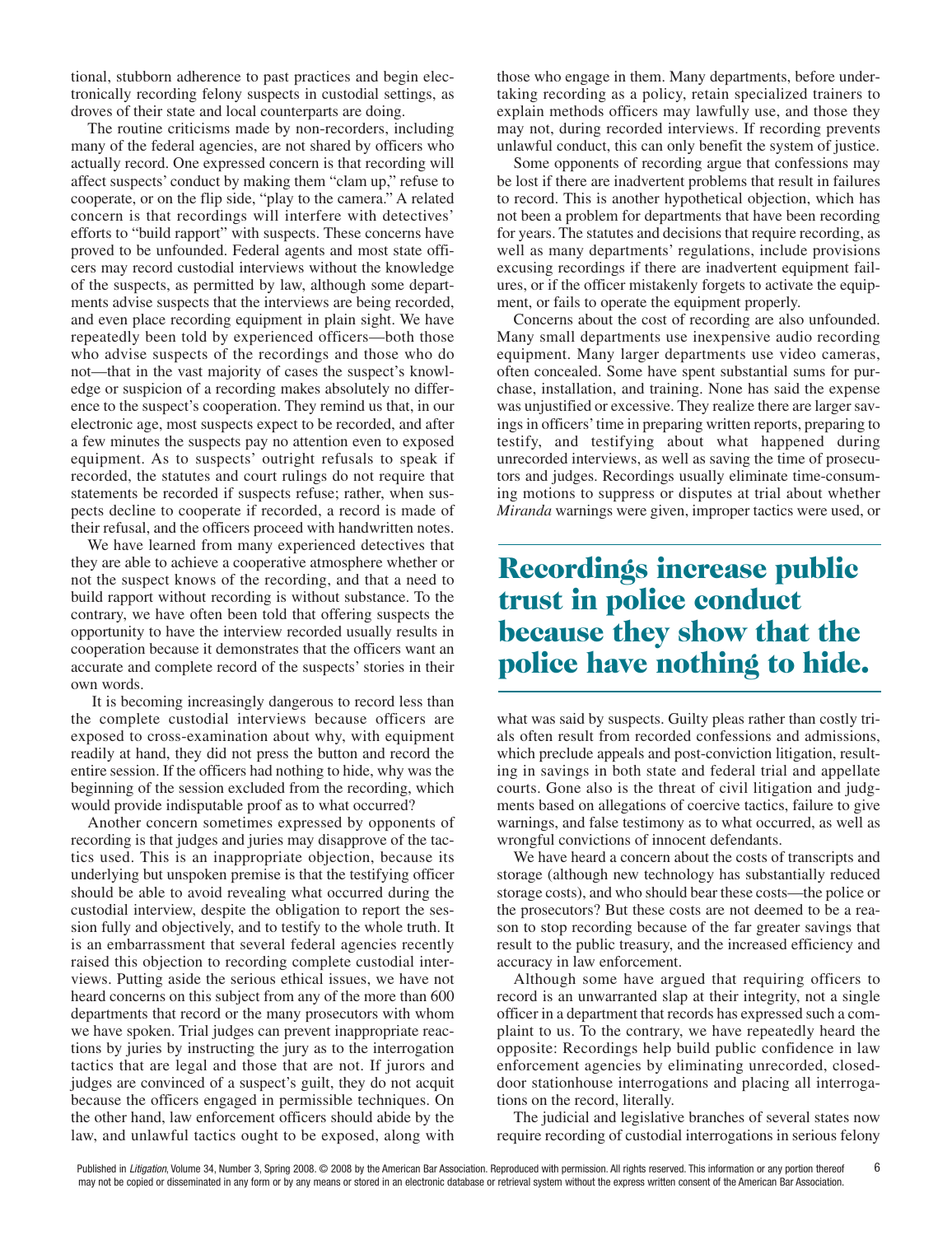investigations, and there is an ever-increasing number of departments that have voluntarily begun to record custodial stationhouse interviews from *Miranda* to the end. Alaska became the first in 1985, when its supreme court decided that the state constitution's due process clause required the police to record suspect interviews in felony investigations conducted in police stations. *Stephan v. State*, 711 P.2d 1156, 1162 (Ala. 1985). Nine years later, in 1994, the Minnesota Supreme Court exercised its supervisory powers over the administration of criminal justice by ordering the police to record all stationhouse questioning of felony suspects. *State v. Scales*, 518 N.W.2d 587, 591 (Minn. 1994). In 2004, Illinois became the first state to pass legislation on this subject, making unrecorded stationhouse interrogations presumptively inadmissible in homicide prosecutions, unless a statutory exception applies. 705 Ill. Comp. Stat. Ann. § 405/5-401.5 (West 2006); 725 Ill. Comp. Stat. Ann. § 5/103-2.1 (West 2006); 720 Ill. Comp. Stat. Ann. § 5/14-3(k) (West 2006). That same year, the Maine legislature directed police chiefs throughout the state to implement regulations for officers to record police station interviews of felony suspects. Me. Rev. Stat. Ann. tit.  $25 \S 2803-B(1)(K)$ (West 2006). In 2004, the Supreme Judicial Court of Massachusetts held that, if a criminal defendant's non-recorded statements are placed into evidence, the jury must be instructed that "the State's highest court has expressed a preference that . . . interrogations be recorded whenever practicable," and that if the defendant claims the statement was made involuntarily, the jury must also be instructed that it may (but need not) conclude from the police's failure to record the interrogation that the prosecution has not met its burden of proof that the statement was made voluntarily. *Commonwealth v. DiGiambattista*, 813 N.E.2d 516, 533-34 (Mass. 2004). This holding has resulted in most departments in Massachusetts now recording custodial interviews.

Year by year, the trend continues to grow: The District of Columbia, New Mexico, and (in response to a state supreme

# **The FBI has retained an antiquated policy that expressly prohibits agents recording without advance supervisory approval.**

court decision) Wisconsin have passed legislation requiring that recordings be made of stationhouse interviews in a wide range of felony investigations. D.C. Code §§ 5-116.01-03 (2005); N.M. Stat. Ann. § 29-1-16 (West 2006); Wis. Stat. Ann. §§ 968.073, 972.115 (2005). The New Jersey Supreme Court exercised its supervisory rulemaking power to require the police to begin recording custodial felony interrogations, with strong cautionary jury instructions about unrecorded statements. N.J. Sup. Ct. R. 317 (2005). In *State v. Hajtic*, 724 N.W. 449 (Iowa 2006), the Supreme Court of Iowa made a strong statement in support of recording full custodial inter-

views. The state attorney general's office interpreted this decision to require recording, and the Iowa State Department of Public Safety has implemented a guideline requiring recording of interrogations conducted in detention facilities. And in August 2007, North Carolina became the most recent statewide convert, by enacting legislation requiring electronic recording of custodial interviews in homicide investigations. N. C. Gen. Stat. §15A-211 (2007), effective March 1, 2008.

Federal law enforcement agencies, however, continue to resist this trend. Despite their reputations as leaders in incorporating modern technology into criminal investigations, federal investigation agencies do not routinely record custodial interrogations. Indeed, the FBI has retained an antiquated policy that expressly prohibits agents recording without advance supervisory approval.

Federal judges, understandably impatient at having to spend precious time trying to reconstruct what happened during custodial interrogations, and facing skepticism from jurors about unrecorded statements, have been vocal in their criticism of these policies. A few years ago, district court judge Charles B. Kornmann in South Dakota lamented the "abuse of judicial time" when he was forced to hear "another all too familiar case in which the FBI agent testifies to one version of what was said and when it was said[,] and the defendant testifies to an opposite version or versions, noting that "Despite numerous polite suggestions to the FBI, they continue to refuse to tape record or video tape interviews." *United States v. Azure*, No. CR 99-30077, 1999 WL 33218402, at \*1 (D.S.D. Oct. 19, 1999). The judge announced that to remedy this situation in future cases in which the agent had no good excuse for not recording, he would "explain to the jury that FBI agents continue to refuse to follow the suggestions of [the district court judges] and why, in the [opinion] of the court, they refuse to follow such suggestions." *Id.* at \*2. Chief Judge Mark W. Bennett of the Northern District of Iowa threatened to begin issuing similar admonitions to the jury because the failure to record interrogations results in a "proliferation" of motions to suppress that would be "unnecessary if the [D.E.A.] officers had videotaped or otherwise recorded their interaction with the defendant." *United States v. Plummer*, 118 F. Supp. 2d 945, 947 (N.D. Iowa 2000).

District Court Judge William C. Lee in the Northern District of Indiana told a local police officer-witness, "If you've got audio and videotape there, I think you ought to use it. I don't know why I have to sit here and sort through the credibility of what was said in these interviews when there's a perfect device available to resolve that and eliminate any discussion about it. . . . We shouldn't be taking up the federal court's time of an hour and a half this morning and a couple of hours in the other case trying to figure out who said what to whom when in these interviews because there's no videotape of them." *United States v. Bland*, No. 1:02-CR-93 (N.D. Ind. Dec. 13, 2002).

District Court Judge Stephen P. Friot from the Western District of Oklahoma wrote us: "I find it ironic that if the cost of repairing a car is at stake in a civil case, the defendant's account of the matter (i.e., his deposition) is meticulously recorded, but agencies with ample opportunity and resources to do so fail to record statements where liberty or perhaps even life are at stake."

While the courts of several states have played an integral